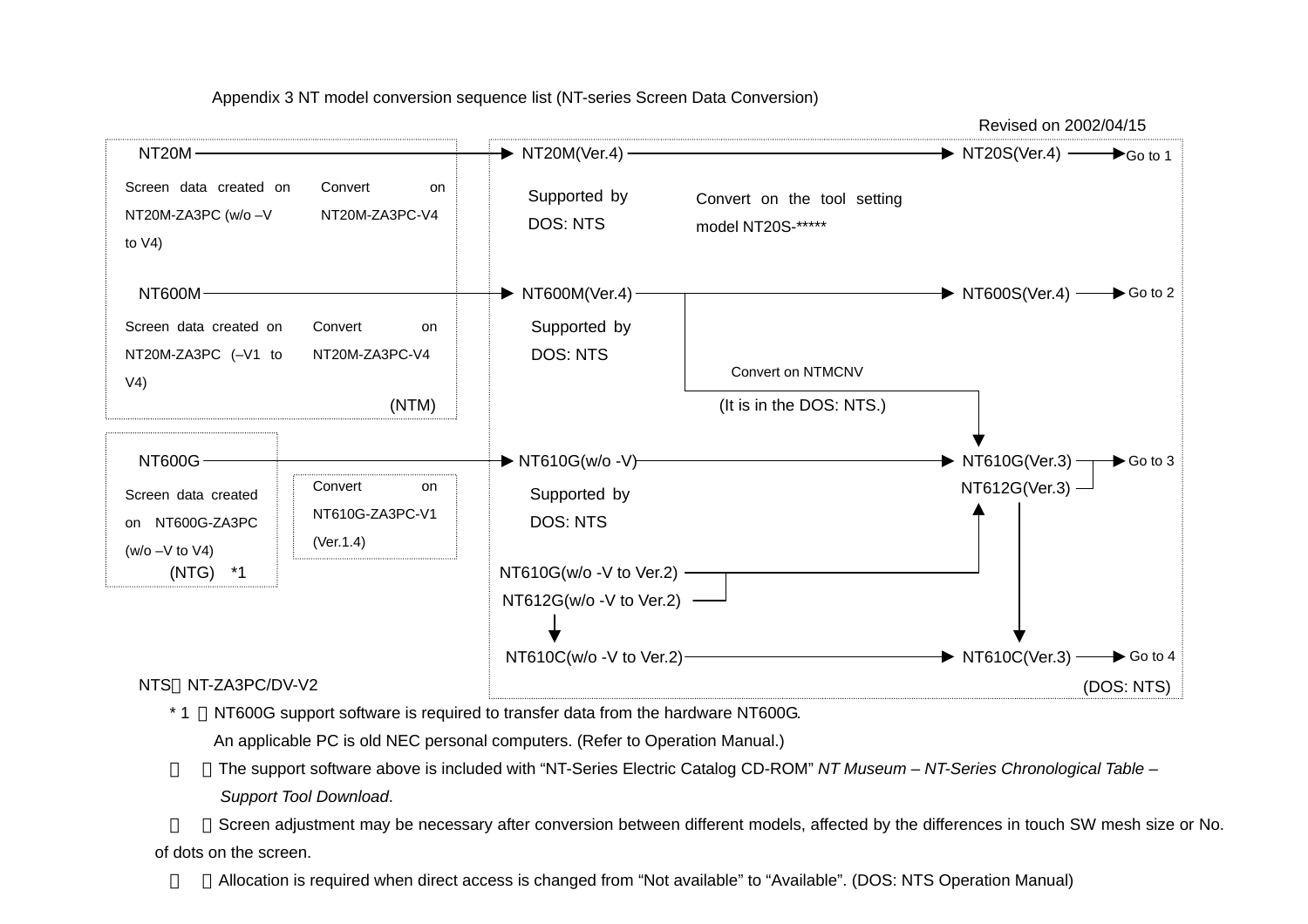

Note When a Large screen model is converted to a smaller screen mode, any part that is out of the screen will be deleted.

\*\*Only the screen data of Ver.5 can be transferred from NT20S/600S using NTST.

Screen data of Ver.4 can be transferred using DOS NTS.